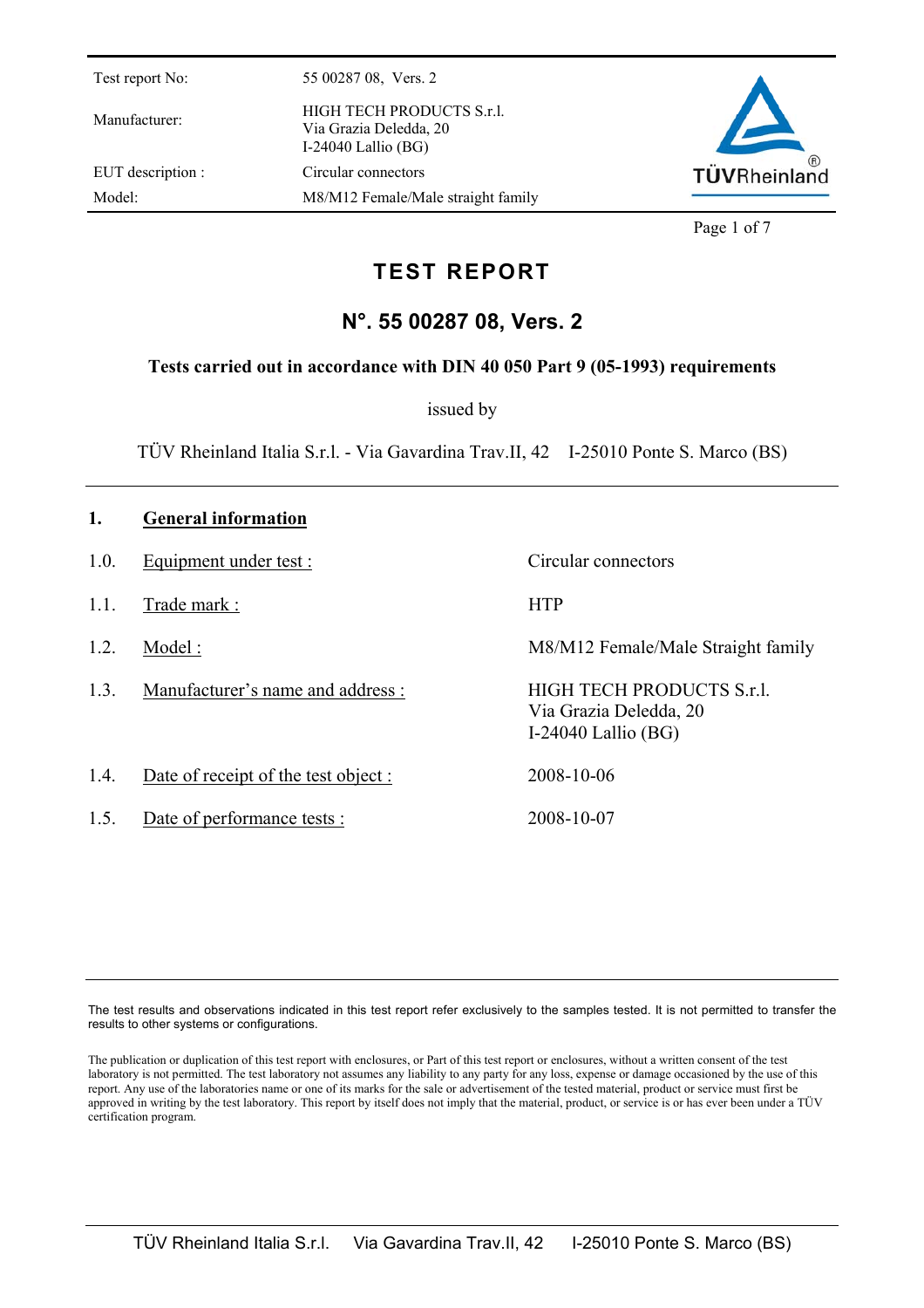| HIGH TECH PRODUCTS S.r.l.<br>Manufacturer:<br>Via Grazia Deledda, 20<br>I-24040 Lallio $(BG)$ | Test report No: |                     |
|-----------------------------------------------------------------------------------------------|-----------------|---------------------|
|                                                                                               |                 |                     |
| EUT description :<br>Circular connectors                                                      |                 | <b>TÜVRheinland</b> |
| Model:<br>M8/M12 Female/Male straight family                                                  |                 |                     |

Page 2 of 7

#### **2. Test sequence and results:**

The customer has requested the following test sequences:

#### **2.1 IP test**

| <b>Description of test</b> | <b>Standard reference</b>                                                | <b>Performance</b><br>criteria | <b>Test results</b> |
|----------------------------|--------------------------------------------------------------------------|--------------------------------|---------------------|
| IP6KX                      | DIN 40 050 Part 9 (1993),<br>ref. Tab. 2 and §7.3 and<br>Fig. 1 also     | See Tab. 2                     | <b>PASS</b>         |
| IPX9K                      | DIN 40 050 Part 9 (1993),<br>ref. Tab. 8 and $\S$ 7.4 and<br>Figg. $7-8$ | See Tab. 4                     | <b>PASS</b>         |

#### **2.2 Summary of performance criteria**

The protection is satisfactory if the dust ( IP6KX ) is not penetrate into the enclosure of the electronic parts and it have no deposit of water ( IPX9K ) observable inside the enclosure, of the electronic parts, at the end of the test have no harmful effects.

#### **2.3 Remarks to the test**

Identification of the test sample : Lot. 07.APR.08 and Lot. 23.JUN.08

The supplementary letter "K" is specifically for the electrical equipment in road vehicles use.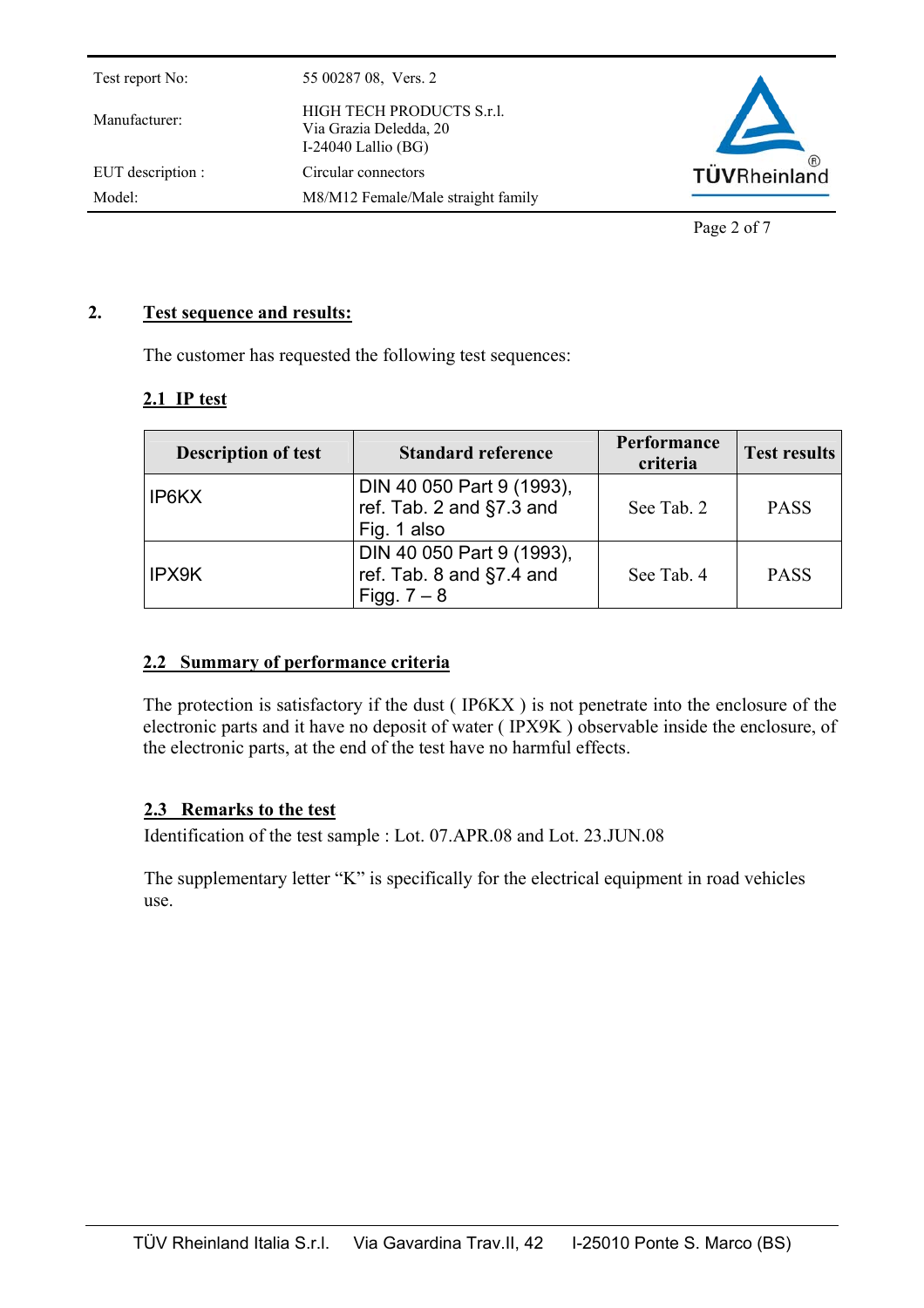Manufacturer: HIGH TECH PRODUCTS S.r.l. Via Grazia Deledda, 20 I-24040 Lallio (BG) EUT description : Circular connectors



Page 3 of 7

#### **Schlußbescheinigung** *Statement of conformity*

Model: M8/M12 Female/Male straight family

Ergebnisse von den Prüfungen und den Kommentaren bezüglich des Ausganges sehen.

Dieser Prüfbericht umfasst die Seiten 1 bis 7.

Dieser Prüfbericht darf nur vom Auftraggeber und nur in vollem Wortlaut vervielfältigt und weitergegeben werden. Eine auszugsweise Vervielfältigung und Veröffentlichung des Prüfberichtes ist nur nach schriftlicher Genehmigung des Prüflaboratoriums zulässig.

*See each measurement results step below for concerning result.* 

*The Test Report comprises pages 1 to 7.* 

*The Test Report shall be reproduced and published in full only and by the customer only. It shall be reproduced partially with the written permission of the Test Laboratory only.* 

### **PRÜFLABORATORIUM**

*TEST LABORATORY TUV Rheinland Group EN ISO 17025 (2005)* DAR-Register-Nr. KBA-P 10008-99 Akkreditiert von der Akkreditierungsstelle des Kraftfahrt-Bundesamtes Accredited by accreditation authority of Kraftfahrt-Bundesamt Bundesrepublik Deutschland Federal Republic of Germany

I-Ponte San Marco (BS), 2008-10-16

francesco Bartíciono

Mr. Francesco Barbierato Prüfingenieur / *Test engineer*  E-Mail: francesco.barbierato@it.tuv.com Telephone: +39-030-9655921 Telefax: +39-030-9655923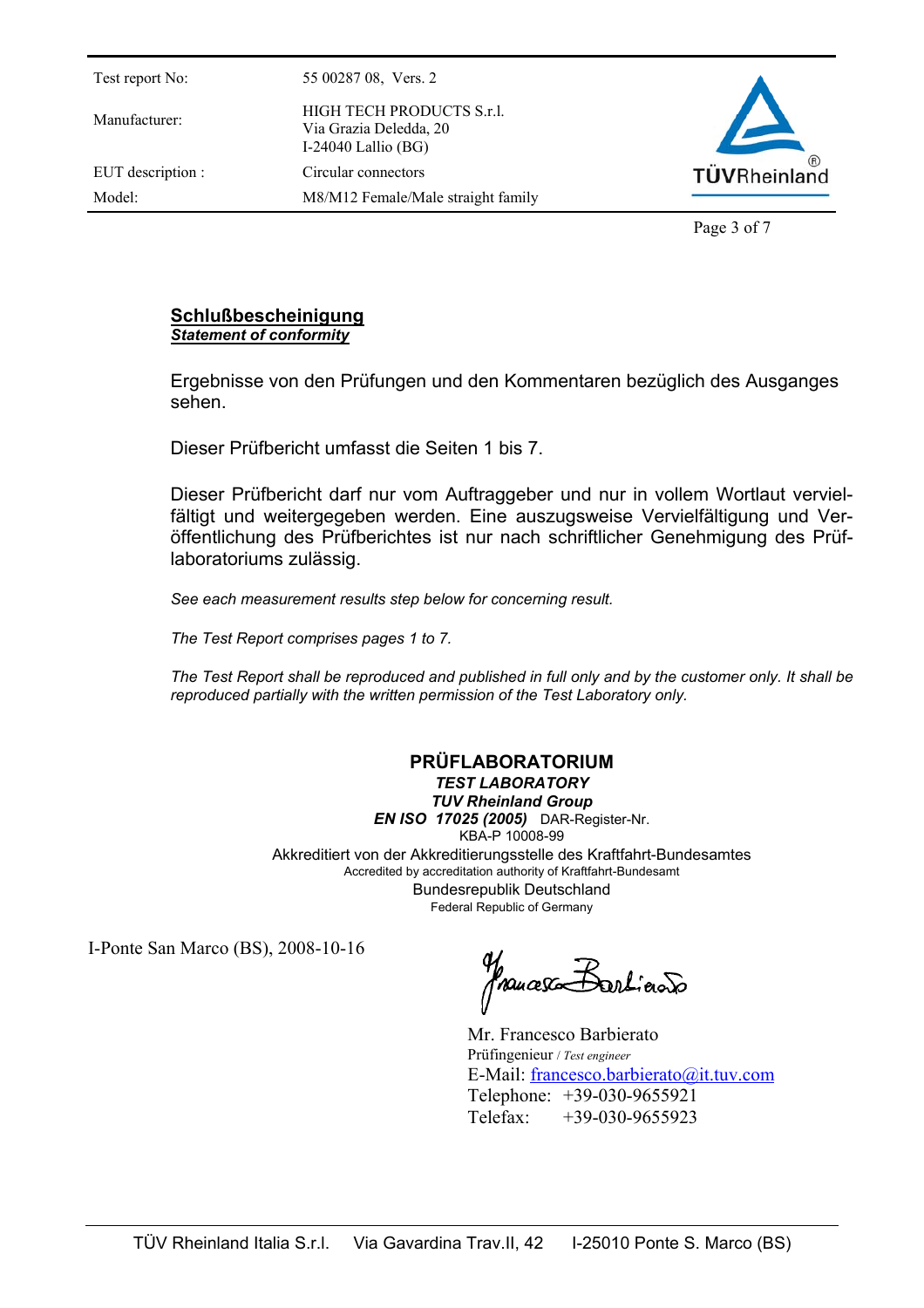Manufacturer: HIGH TECH PRODUCTS S.r.l. Via Grazia Deledda, 20 I-24040 Lallio (BG) EUT description : Circular connectors Model: M8/M12 Female/Male straight family



Page 4 of 7

### *Annex 1*

| <b>Test protocols</b>               |                                                                                                                                                                                                                                                                                                                                    |                               |                |  |  |  |  |
|-------------------------------------|------------------------------------------------------------------------------------------------------------------------------------------------------------------------------------------------------------------------------------------------------------------------------------------------------------------------------------|-------------------------------|----------------|--|--|--|--|
| <b>Mode of operation:</b>           | Equipment placed in the test chambers in horizontal position (see photo)                                                                                                                                                                                                                                                           |                               |                |  |  |  |  |
|                                     | The EUT was tested as complete system : female connector inserted with<br>respective male connector.                                                                                                                                                                                                                               |                               |                |  |  |  |  |
| <b>Requirements for IP6KX test:</b> | Protection against solid bodies designated as dust-tight, with a vertical<br>direction of flow for the air-dust mixture, see Fig. 1 of the DIN 40 050<br>Part 9.                                                                                                                                                                   |                               |                |  |  |  |  |
| <b>Requirements for IPX9K test:</b> | Water with high-pressure/steam jet cleaning.<br>Test device with fan jet distributor in acc. with Fig. 7 and Fig. 8 of the<br>DIN 40 050 Part 9.<br>Protection of the electrical parts inside the enclosure against the harmful<br>effects of water splashed at high pressure against the enclosure<br>(protection against water). |                               |                |  |  |  |  |
| <b>Used test equipment:</b>         | <b>Manufacturer</b>                                                                                                                                                                                                                                                                                                                | <b>TÜV Internal Reg. No.:</b> |                |  |  |  |  |
| Dust chamber                        | Perani                                                                                                                                                                                                                                                                                                                             | 555 00 097                    |                |  |  |  |  |
| High pressure/steam jet apparatus   | <b>LAVOR</b>                                                                                                                                                                                                                                                                                                                       | 555 00 148                    |                |  |  |  |  |
| <b>Measurement uncertainty:</b>     | Water flow rate : $0,5$ l/min<br>Distance: 0,001 m<br>Time: $1 s$                                                                                                                                                                                                                                                                  |                               |                |  |  |  |  |
| <b>Test operator:</b>               | Mr. Francesco Barbierato<br>The expert of TUV Rheinland Italia S.r.l.                                                                                                                                                                                                                                                              |                               |                |  |  |  |  |
| <b>EUT</b> sample code:             | TUV Rheinland assigned IN.REF.0855.397 and 398                                                                                                                                                                                                                                                                                     |                               |                |  |  |  |  |
| <b>Ambient condition:</b>           | <b>Allowed value</b>                                                                                                                                                                                                                                                                                                               | <b>Measured value</b>         |                |  |  |  |  |
| Temperature                         | $23 \pm 5$ °C                                                                                                                                                                                                                                                                                                                      | $21 \pm 1$ °C                 |                |  |  |  |  |
| Relative Humidity                   | $2575\%$                                                                                                                                                                                                                                                                                                                           | $43 \pm 5 \%$                 |                |  |  |  |  |
| Air pressure                        | $860 - 1060$ mbar                                                                                                                                                                                                                                                                                                                  | 940 mbar $\pm$ 0.5% f.s.      |                |  |  |  |  |
| <b>EUT Voltage</b>                  | Not applicable                                                                                                                                                                                                                                                                                                                     | ---                           |                |  |  |  |  |
| <b>Test results:</b>                |                                                                                                                                                                                                                                                                                                                                    |                               | <b>Verdict</b> |  |  |  |  |
| IP6K                                | No ingress of dust                                                                                                                                                                                                                                                                                                                 |                               | Pass           |  |  |  |  |
| IPX9K                               | No infiltration of water                                                                                                                                                                                                                                                                                                           |                               | Pass           |  |  |  |  |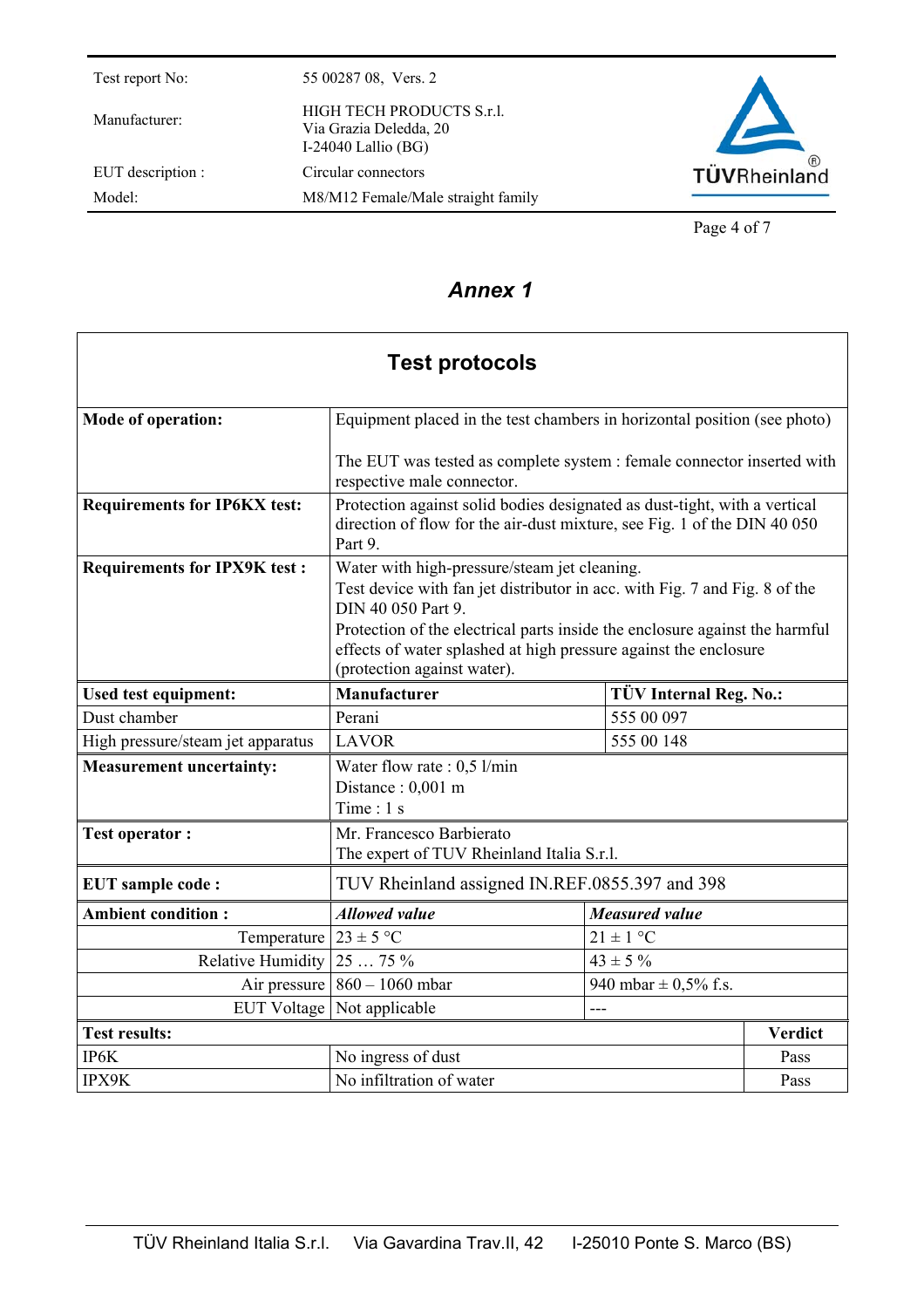Manufacturer: HIGH TECH PRODUCTS S.r.l.

EUT description : Circular connectors

Test report No: 55 00287 08, Vers. 2

Via Grazia Deledda, 20 I-24040 Lallio (BG)

Model: M8/M12 Female/Male straight family



Page 5 of 7

# *Annex 2*

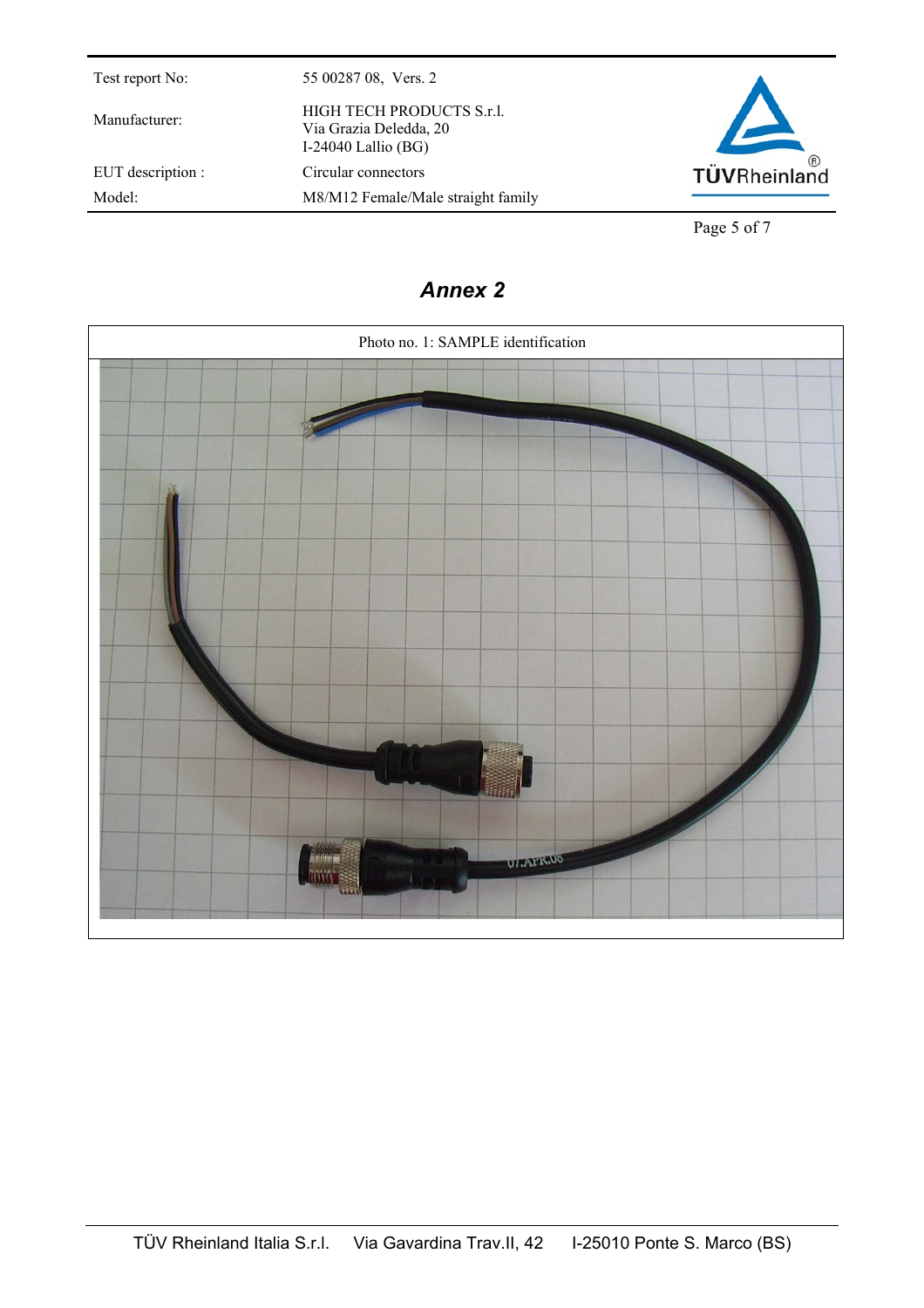EUT description : Circular connectors

Manufacturer: HIGH TECH PRODUCTS S.r.l. Via Grazia Deledda, 20 I-24040 Lallio (BG)

Model: M8/M12 Female/Male straight family



Page 6 of 7



sample in the dust chamber after a little brushing internal view after the dust test – no dust presence